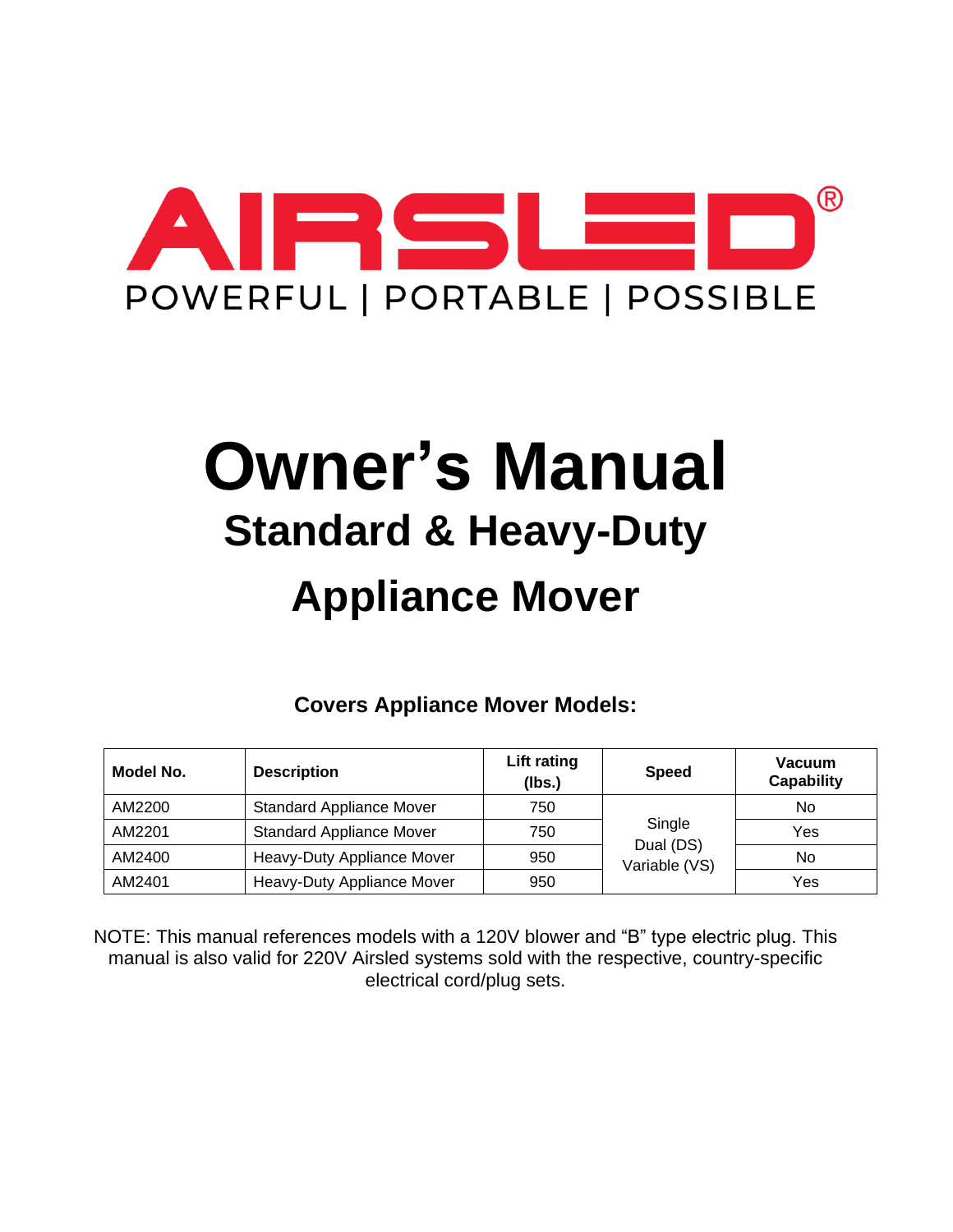# **SAFETY INSTRUCTIONS FOR USE**

- Airsled systems can move countless objects provided that the appropriate conditions exist and that the load's weight is within the system's maximum lifting capacity. These conditions include the following:
	- ✓ Surface is level and free of incline and/or decline. DO NOT attempt using your Airsled system on inclines, declines, ramps or stairs.
	- $\checkmark$  Surface is smooth and non-porous and free of debris. Porous surfaces such as carpeting requires use of Airsled's Rough Surface Adapters (RSAs).
	- ✓ Load's weight is evenly distributed. If not the case, the air beams may need to be positioned in a manner to help offset the uneven weight distribution (e.g., closer to the heavier side of the load).
	- $\checkmark$  Lower center of gravity is better. Attempting to move an object with a high center of gravity may result in undesirable tilting when lifted leading to a tipping hazard. If moving an object with a high center of gravity, ensure adequate support is present to offset any tilting.
- Keep all parts of the body, especially hands and feet, away from underneath the air beams and the load being lifted while operating your Airsled.
- DO NOT stand or ride on the air beams.
- To avoid electric shock, do not use in damp or wet locations. Do not expose the blower to water or other liquids. Use only grounded power cords and outlets.

# **AIRSLED APPLIANCE MOVER COMPONENTS**

| Qty           | <b>Description</b>                                                                                      |  |  |  |
|---------------|---------------------------------------------------------------------------------------------------------|--|--|--|
| $\mathcal{P}$ | Aluminum air beams*                                                                                     |  |  |  |
|               | Blower (may/may not have variable or dual speed and/or vacuum cleaner<br>capability depending on model) |  |  |  |
|               | Shoulder strap                                                                                          |  |  |  |
| 5             | Vacuum cleaner nozzles and attachments for models with vacuum cleaner<br>capability                     |  |  |  |
|               | Tee connector                                                                                           |  |  |  |
| $\mathcal{P}$ | Supply hoses that connect to the air beams                                                              |  |  |  |
|               | Lead hose that connects to the blower                                                                   |  |  |  |
| 4             | Rough Surface Adapters (RSAs)                                                                           |  |  |  |
|               | Foot brace                                                                                              |  |  |  |
|               | Carrying bag for your complete system                                                                   |  |  |  |

*Please see Exhibit 1 for a detailed system diagram to order replacement parts.*

**\* IMPORTANT** Standard Appliance Mover air beams are 9" W x 36" L and are recommended for loads up to 32" deep. If the load's depth is greater than 32", Airsled's XL air beams which are 9" W x 39" L are recommended.

# **BEFORE USING THE AIRSLED APPLIANCE MOVER**

- Remove objects from the top and inside of the load you plan to move to prevent damage.
- Shut OFF or disconnect any gas, electric or water that may be connected to the load.
- Nonstructural features prone to bending near the load's base such as grill covers should be removed; the air beams should only make contact the load's structural frame during movement.
- Verify that no other features or fixtures (e.g., hoses, drip pan, connectors, flanges) hang down from the load's base that may prevent the air beams from making contact directly with the structural frame.
- Because an Airsled will elevate the load, measure the overhead clearance between the highest point of the load and any overhead objects such as cabinets. If less than 2", please see the **Control and Maneuverability** section.
- If your model has Dual Speed (DS) performance, you will be able to operate the unit at full (HI) strength or half (LO) strength. Operating at half (LO) strength reduced lifting power by 50% which may be beneficial in tight, overhead clearance situations.

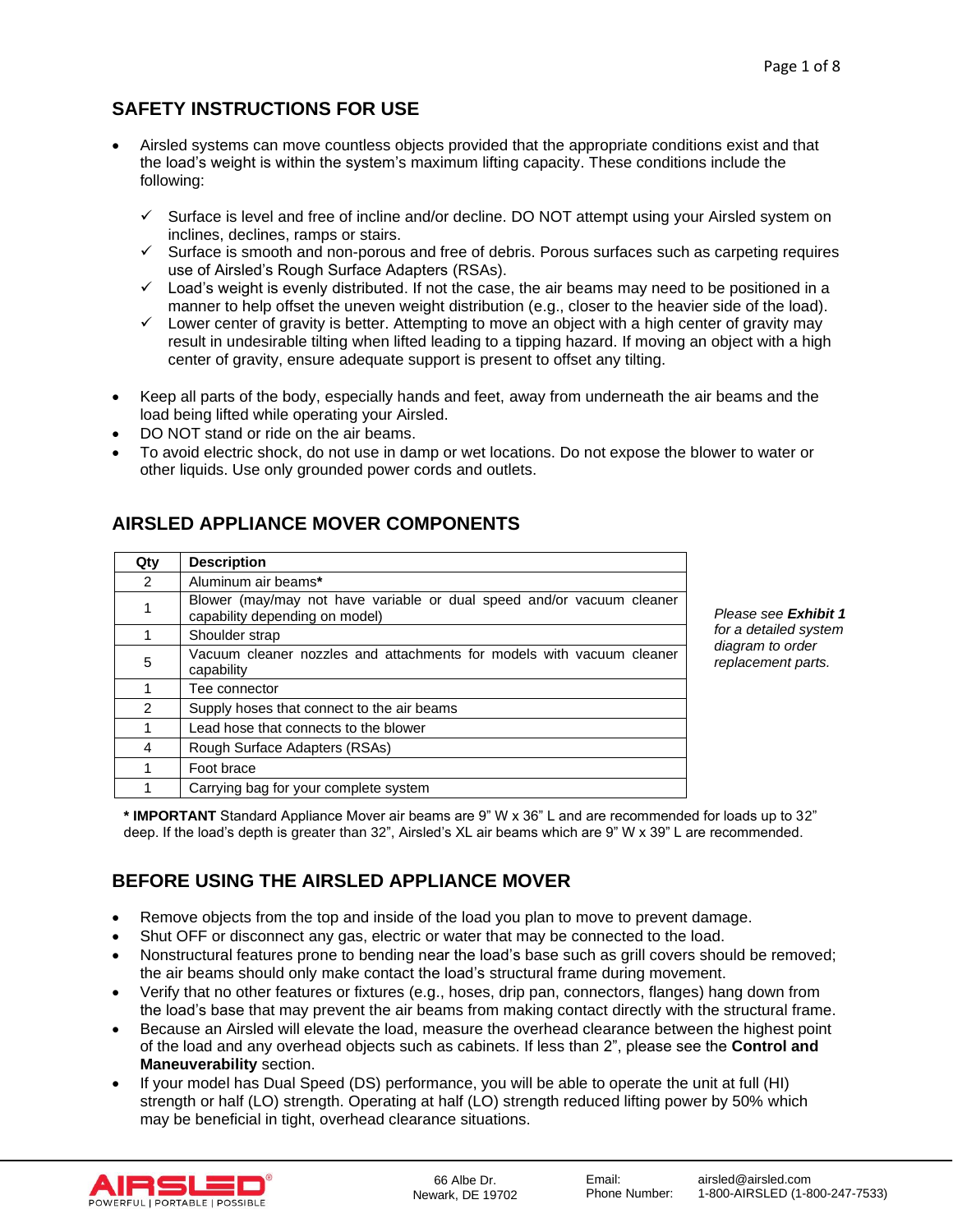• If your model has Variable Speed (VS) performance, you will be able to control the rate and height of air beam inflation for greater control and safety in tight, overhead clearance situations.

## **POSITIONING THE AIR BEAMS**

- Appliance Mover air beams are 1/8" thick. There must be enough clearance between the floor and the load's base to allow the air beams to be freely slid into place. DO NOT force the air beams under the load.
- If the gap between the air beam and load's base is greater than 1  $\frac{1}{2}$ ", the air beams may not produce the necessary lift. To address this issue, Airsled offers SPACER STICKS and ADJUSTABLE SPACER SYSTEMS. More information on these items can be found on [www.Airsled.com.](http://www.airsled.com/) Wood blocking can also be used to bridge the gap.
- Slide the air beams under the load. See figure 1.
- Placement of the air beams will generally be done either through front or side access. See figure 2 & 3. Optimal Airsled performance will be achieved by centering the air beams under the load so that the same length of air beam extends from the front as well as the back. Pushing the air beams as wide apart as possible is also recommended.



• The standard Appliance Mover air beams are 9" wide x 36" long and are recommended for loads whose base does not exceed 32". If dealing with a load greater than 32" deep, Airsled offers a set of 9" wide x 39" long XL air beams. More information can be found on [www.Airsled.com.](http://www.airsled.com/)

## **CONNECTING THE AIRSLED COMPONENTS**

No tools are required to connect or disconnect the Airsled components. All connections between the blower, lead hose, Tee connector, supply hoses and air beam inlets should be done by hand until a snug fit. See figure 4.



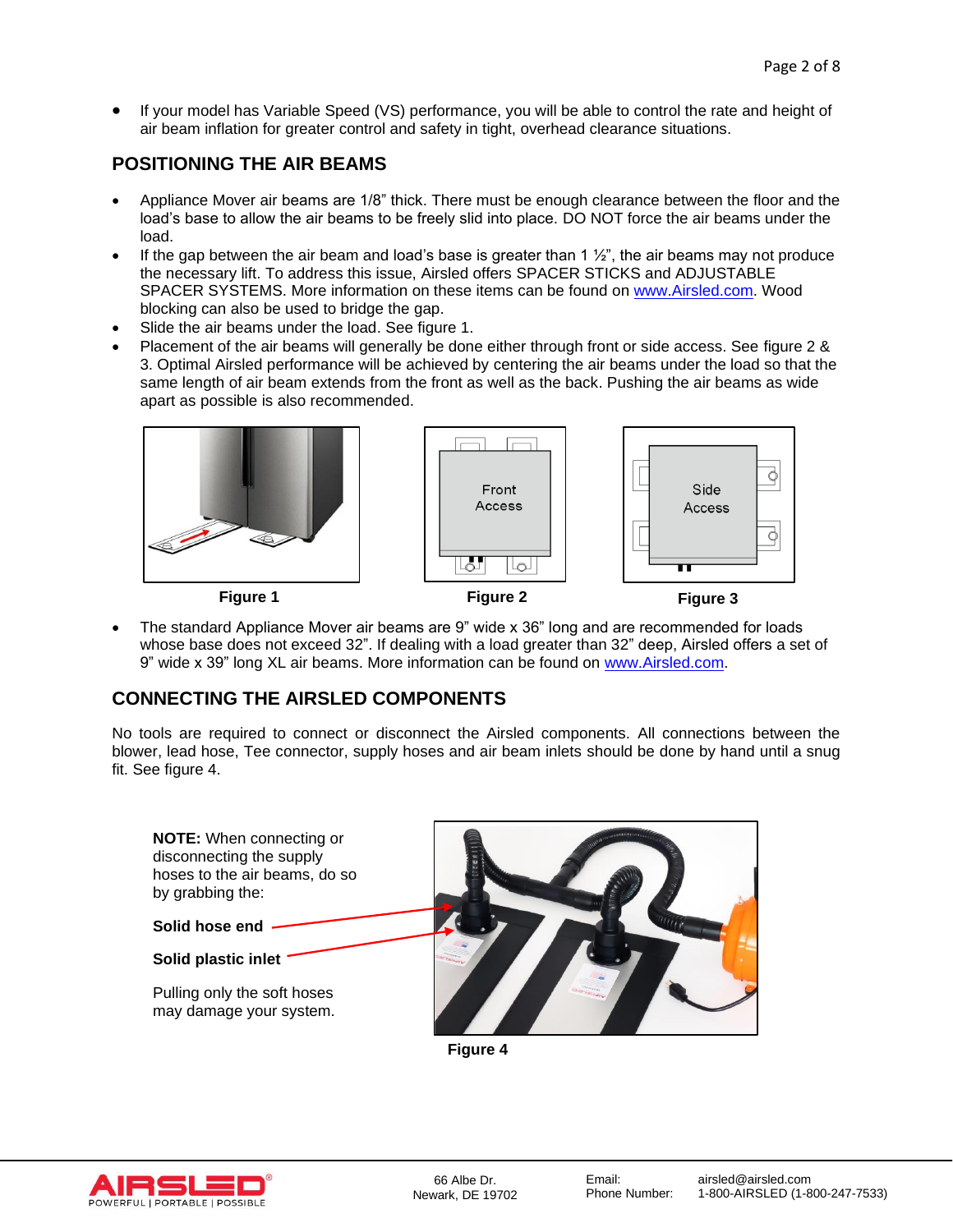# **OPERATING YOUR AIRSLED**

- Once the air beams are in position and all connections are snug, you are ready to plug your system into a grounded electrical outlet.
- Strap the blower comfortably over your shoulder and engage the power switch.
- **BE PREPARED** to brace and control the load once your Airsled system is activated. Using both hands to control and maneuver the load is recommended. See figure 5.

# **CONTROL AND MANEUVERABILITY**

- All Airsled systems have an air flow controller. See figure 6. By fully opening the controller, less air will flow into the air beams. This can help reduce the lift especially in situations where overhead clearance is limited (e.g., less than 2").
- **When overhead clearance is less than 2",** the load may get "wedged" in place once it is lifted by the air beams. Overhead with less than 2" clearance may also get damaged when the load is lifted. If fully opening the air flow controller does not resolve this issue, you can rapidly toggle the power switch between the ON/OFF positions. This will partially inflate the air beams allowing you to slowly move the load. **WARNING** – this toggle approach requires two operators and should be done using extreme caution to avoid injury or damage.
- Systems with **DUAL SPEED** performance (see figure 7a) have a toggle switch with a HI and LO setting. At the HI setting, the system's blower operates at full strength. At the LO setting, the system's blower operates a half strength therefore reducing lift capacity by 50%. If overhead clearance is less than 1", it is recommended you start your system at the LO setting to ensure the load does not get wedged in place.
- Systems with dial-controlled, **VARIABLE SPEED** performance (see figure 7b) can have the rate and height of air beam inflation controlled making the load less likely to get wedged due to tight, overhead clearance. If overhead clearance is less than 1", it is recommended you turn up the air flow gradually.
- **Tilting** may occur if the load is not optimally positioned over the air beams (e.g., object is up against a wall and air beams only extend slightly through the rear). If the load tilts away from you, you can use the Airsled foot brace by laying it across the rear of the air beams and applying downward pressure with your foot. See figure 8. If the load tilts toward you, the air beams may be pushed under too far and will need to be pulled back. If the load tilts to the side, you may need to shift one or both of that air beams to offset the tilt.



**Figure 5**



**Figure 6**

**Figure 7a**



**Figure 7b**



**Figure 8**

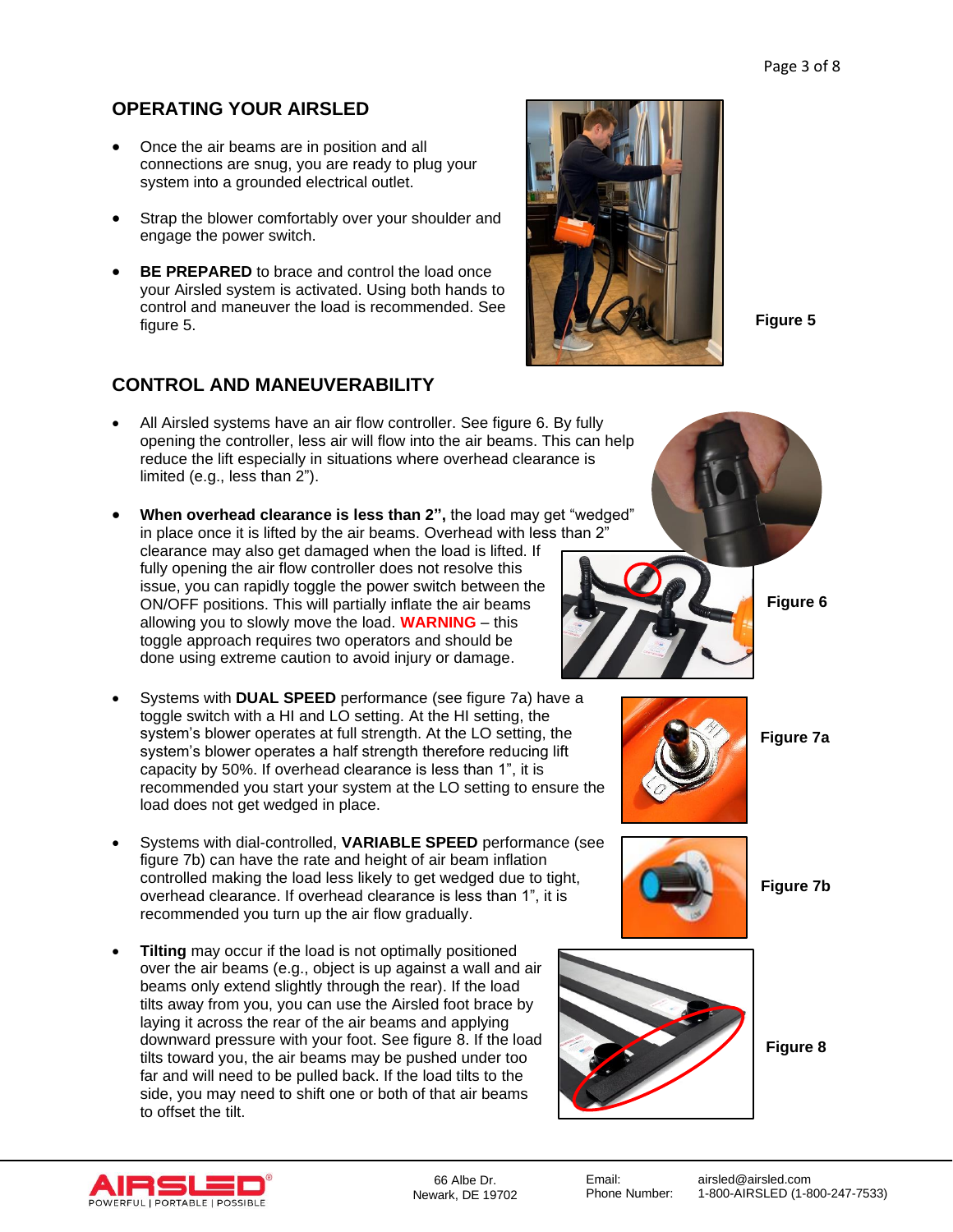# **GOING OVER POROUS SURFACES SUCH AS CARPETING**

All Airsled systems come with plastic Rough Surface Adapters (RSAs). The RSAs are 10" W x 36" L and laid on top of the porous surface. The air beams MUST BE PLACED OVER THE RSAs in order for your system to perform properly. See figure 9. Your system comes with 4 RSAs allowing you to create a short track to move the load. If moving the load over long distances, heavy carboard paper such as Ram Board® floor protection paper can be used. See figure 10.



**Figure 9**



**Figure 10**

# **CARE AND MAINTENANCE**

Airsled systems are proudly made in the USA using the highest quality materials. If properly used and maintained, your Airsled product will have a long service life. To ensure optimal performance and longevity, we recommend the following:

- Keep the edges of the air beams from striking hard objects.
- When moving or repositioning the air beams, avoid dragging the corners.
- Avoid lifting and carrying the air beams by the inlets. Carrying the air beams by only the inlets may cause them to come loose over time.
- Periodically inspect the blower filter and bag depending on model. These components should be cleaned to ensure peak performance of the system's blower.
- Check the rubber fabric for rips and dirt. If dirty, water with a mild detergent can be used to clean them as well as household cleaning sprays such as Windex®. To restore the rubber fabric's shine, Armor All® is recommended.
- If you find any rips in the fabric, please see the Repairs and Refurbishment section.

# **REPAIRS AND REFURBISHMENT**

Wear and tear over time especially with frequent use may cause components to fail. Airsled offers refurbishment services that can restore your aluminum air beams to as-new condition. More information can be found on [www.Airsled.com.](http://www.airsled.com/) Due to safety and regulatory concerns, Airsled cannot refurbish the blower. Airsled also sells replacement parts. Please see detailed parts list in Exhibit 1. Any repairs performed by the end-user should be considered temporary. We recommend contacting Airsled to determine the proper course of action based on the nature of the issue. Some common, temporary repairs that can be performed in the field include:

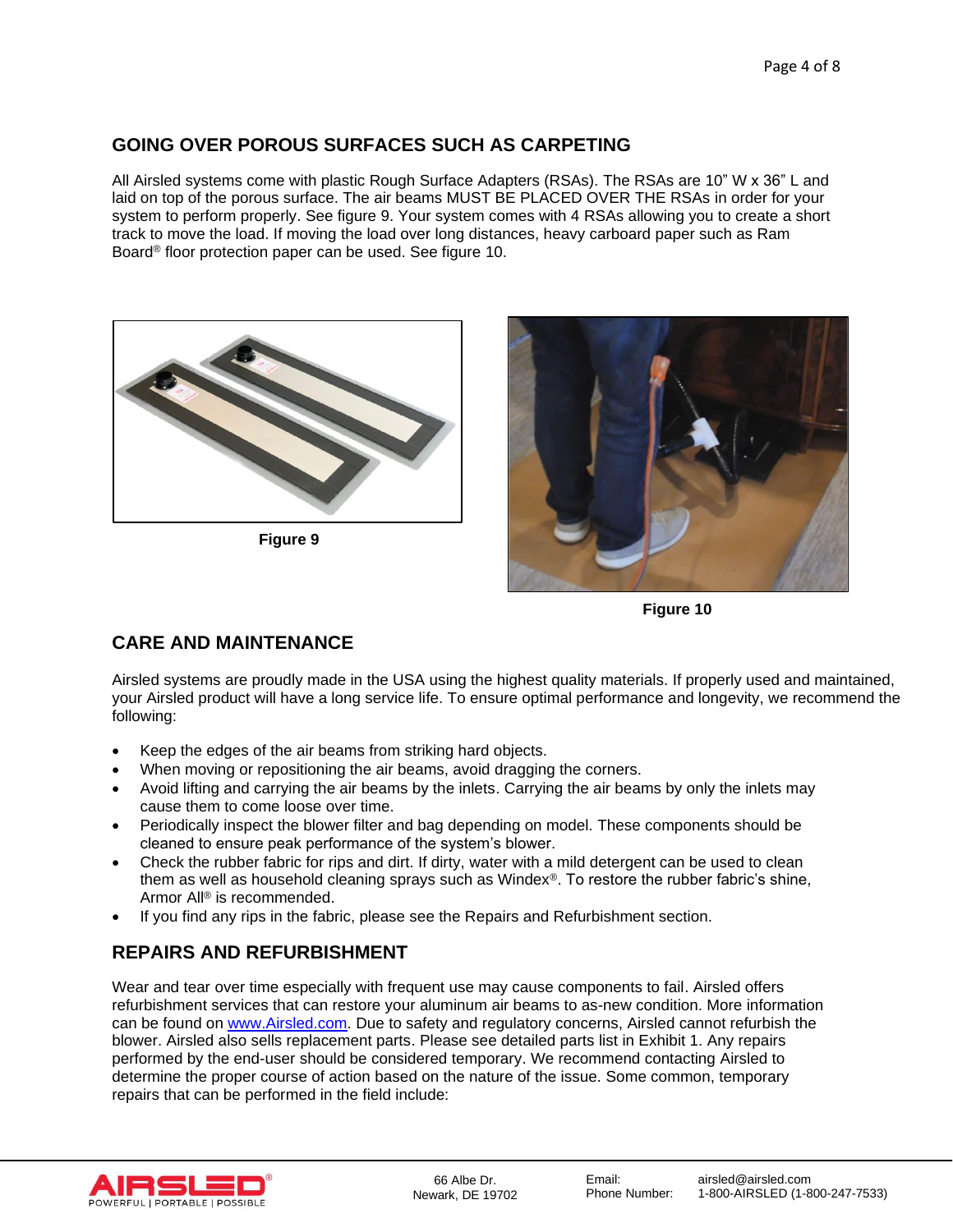**Rips in the rubber fabric.** Small rips can be temporarily repaired with duct or electrical tape. Before applying tape, the area must be cleaned and dried. We recommend returning your air beams to Airsled to be fully refurbished if rips are discovered.

**Cracked hose inlet.** If you notice a crack in the plastic inlet connected to the air beam, you can wrap the outer edge in tape after the surface has been cleaned and dried. We recommend that you replace the inlet which Airsled sells.

**Loose hose connections.** Over time, the soft ends of the hoses may become stretched out causing them to lose their snug fit. You can temporarily wrap the male ends with tape to establish a tighter seal. We recommend that you replace the hoses which Airsled sells.

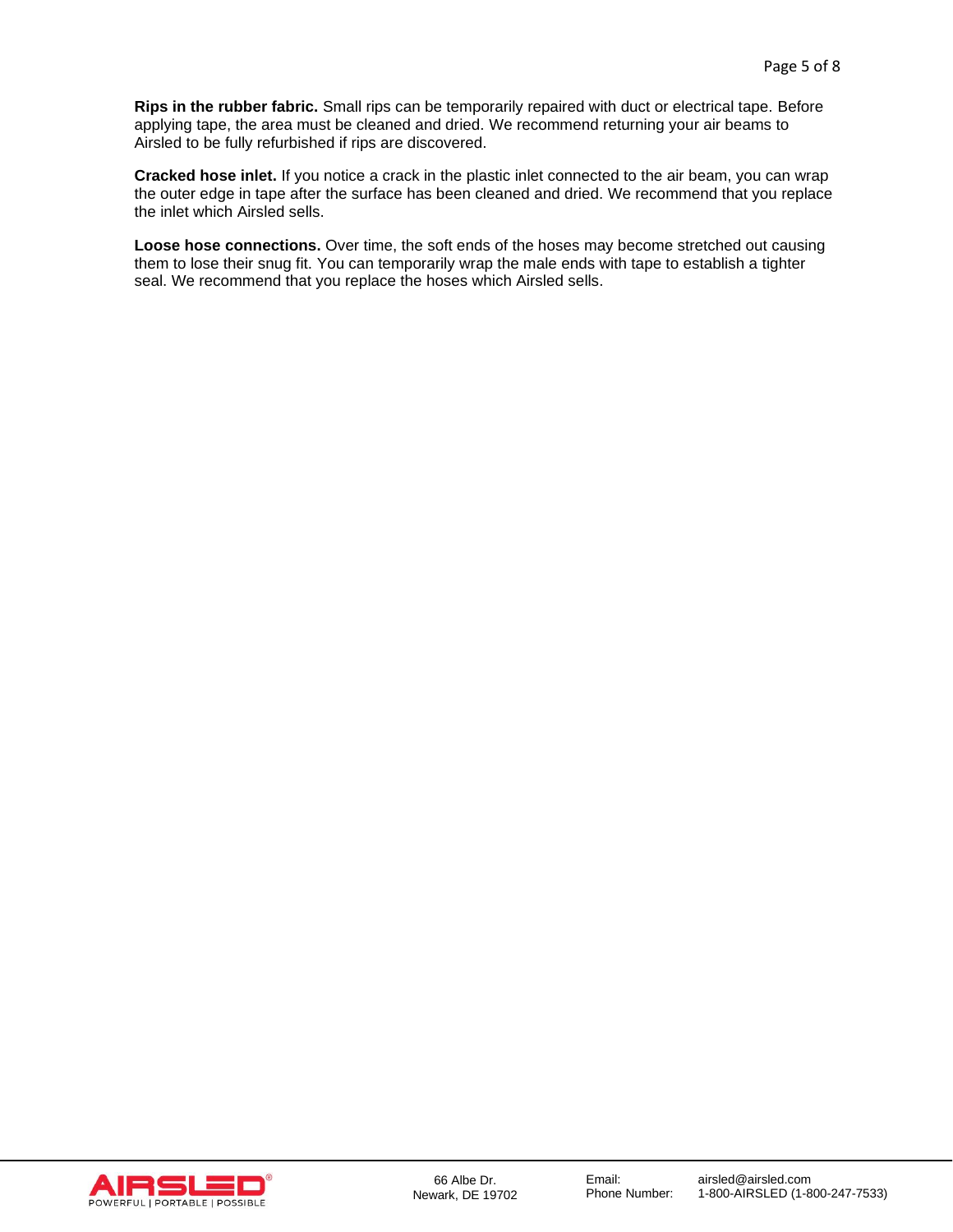# **Exhibit 1: Parts Diagrams**

**Models:** AM2200 // AM2400 (including DS & VS models)



| ID             | Qty           | Part No.                                 | <b>Description</b>                                                                                  |  |
|----------------|---------------|------------------------------------------|-----------------------------------------------------------------------------------------------------|--|
| A <sub>1</sub> | 1             | PA01OF                                   | On/Off toggle switch                                                                                |  |
| A2*            | 1             | PA01DS<br>PA01VS                         | HI/LO dual speed switch<br>On/Off variable speed dial<br>* not shown in diagram                     |  |
| B              | 1             | PA00CA                                   | Front end cap                                                                                       |  |
| C              | 1             | PA01PC                                   | Power cord                                                                                          |  |
| D              | 1             | PA00CF                                   | Rear end cap and filter set                                                                         |  |
| F              | 2             | PA0936                                   | 9" W x 36" L x 1/8" T air beams                                                                     |  |
| F              | $\mathcal{P}$ | PA3INL                                   | Hose inlet with damper gasket                                                                       |  |
| G              | 1             | PA3WAY                                   | Tee connector                                                                                       |  |
| н              | 1             | PA01LH                                   | Lead hose                                                                                           |  |
| ı              | 2             | PA02SH                                   | Supply hose                                                                                         |  |
| <b>.</b>       | 4             | PA4RSA                                   | <b>Rough Surface Adapters</b>                                                                       |  |
| κ              | 1             | PA20FB                                   | Foot brace                                                                                          |  |
| L              | 1             | PA01ST                                   | Shoulder strap                                                                                      |  |
| М              | 1             | PA04BG                                   | Carry bag for full system                                                                           |  |
|                | 1             | PA2721<br>(DS, VS)<br>PA3721<br>(DS, VS) | 120y blower for AM2200<br>2HP / 120v / 7.5 amps<br>120y blower for AM2400<br>4HP / 120v / 11.3 amps |  |

**Models:** AM2201 // AM2401 (including DS & VS models)



**ID Qty Part No. Description** A1 1 PA01OF On/Off toggle switch  $A2^*$  1 PA01DS PA01VS HI/LO dual speed switch On/Off variable speed dial *\* not shown in diagram* B | 1 | PA00CA | Front end cap C | 1 | PA01PC | Power cord D | 1 | PA03CA | Rear end cap E 1 PA04FB Filter/bag<br>F 2 PA0936 9" W x 36 PA0936 9" W x 36" L x 1/8" T air beams<br>2 PA3INL Hose inlet with damper gasket G 2 PA3INL Hose inlet with damper gasket<br>H 1 PA3WAY Tee connector 1 PA3WAY Tee connector<br>1 PA01LH Lead hose I | 1 | PA01LH | Lead hose J 2 PA02SH Supply hose K | 4 | PA4RSA | Rough Surface Adapters L | 1 | PA20FB | Foot brace M 1 | PA02ST | Shoulder strap N | 1 | PA04BG | Carry bag for full system O 5 n/a Vacuum nozzle and hose attachments - 1 PA2721 (DS, VS) PA3721 (DS, VS) 120v blower for AM2200 • 2HP / 120v / 7.5 amps 120v blower for AM2400 • 4HP / 120v / 11.3 amps Note:

2HP 220v blowers are 3.8 amps 4HP 220v blowers are 5.7 amps

Note:

2HP 220v blowers are 3.8 amps 4HP 220v blowers are 5.7 amps

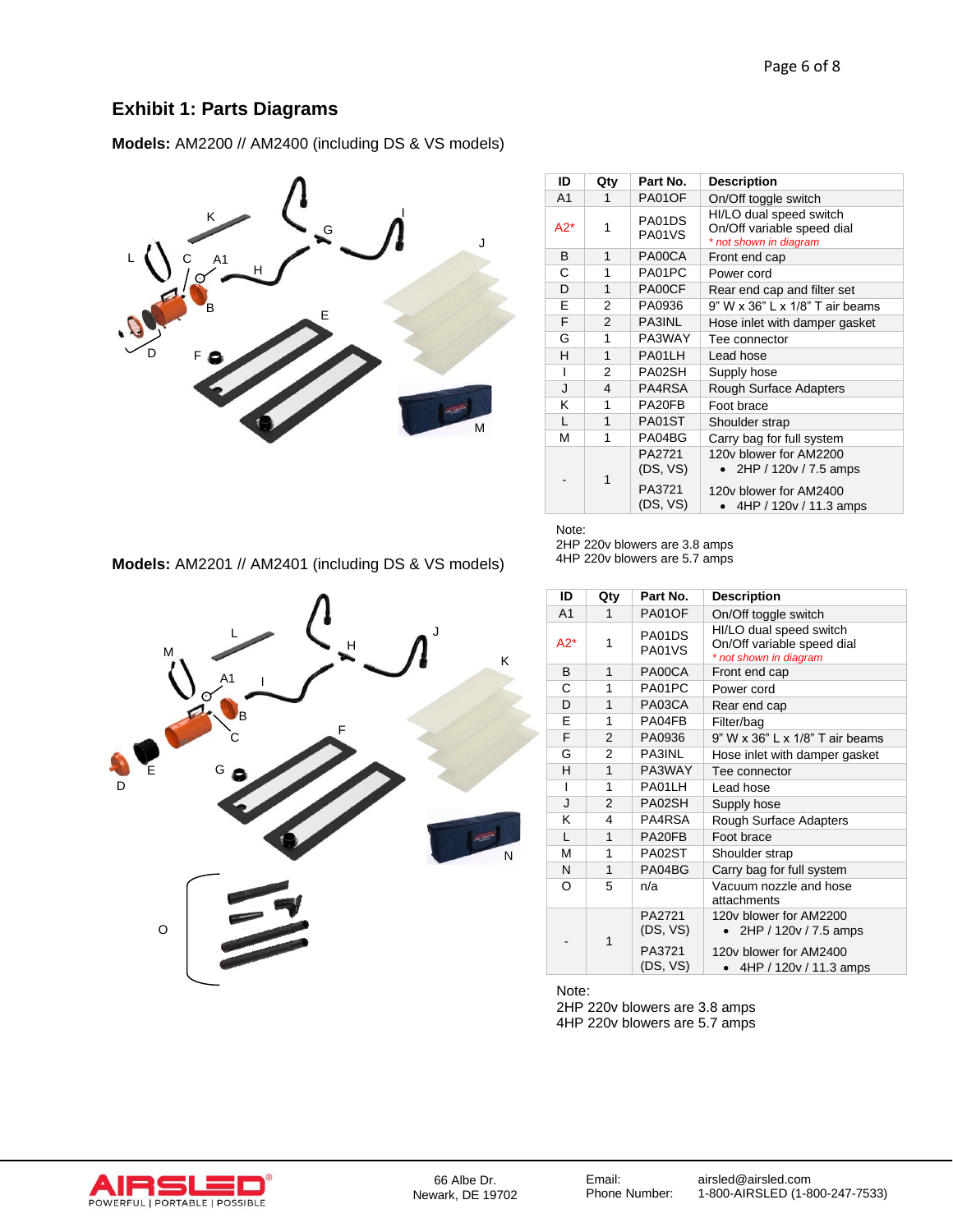## **LIMITED PRODUCT WARRANTY**

Airsled, Inc. (warrantor) uses the utmost care in the manufacturing of its products, and this is warranted to be free from defects in material and workmanship, subject to the following limitations, qualifications, and conditions.

## **IDENTITY OF PARTY COVERED BY WARRANTY**

This warranty extends only to the first customer purchaser and not to any subsequent transferee.

## **DESCRIPTION AND IDENTIFICATION OF PRODUCT**

This warranty covers the following products of the warrantor; Airsled Appliance Movers.

#### **WARRANTY STATEMENT**

Airsled, Inc. (warrantor) offers a thirty-day money back satisfaction warranty from the date of purchase, excluding all shipping costs. In the event of a defect, malfunction, or failure to conform to this warranty, the warrantor, at its election, will replace or repair such merchandise, including parts and labor, the warrantor shall provide return labels. Defects, malfunctions, failure, or damage to the product caused by improper unreasonable or negligent abuse are specifically excluded from this warranty. In the event any repair or modification is done to this product during the term of the warranty by anyone other than the Warrantor, the defect applicable to such repair or modification shall be specifically excluded from this warranty, and Warrantor, in its sole operation, may determine if this exclusion shall be applicable. This warranty shall not apply to expendable parts, filters, and the finish of painted parts. If products are returned within the 30-day period with visible signs of heavy usage and/or damage, Airsled reserves the right to withhold 15% of the purchase price to cover repair and refurbishment costs.

#### **TERM OF WARRANTY**

This warranty shall extend for a period of one (1) year from the date of original purchase by the first consumer purchaser but shall expire prior thereto if the same shall be transferred to another person.

#### **TO OBTAIN PERFOMANCE OF WARRANTY**

To obtain performance of this warranty obligation, the eligible consumer must deliver the defective product, with shipping and delivery charges prepaid, to:

#### **Airsled, Inc. 66 Albe Dr. Newark, DE 19702 Attn: Customer Service Dept.**

The eligible consumer should also provide satisfactory evidence of the purchase date. In the event the defect involves a not too labor intensive or costly correction, the warrantor shall replace or repair the product and return the same to the consumer, with all return shipping and delivery charges prepaid.

#### **LIMITATION ON REFUND**

The Warrantor reserves the right to elect a refund in lieu of repair or replacement of the product provided the Warrantor is unable to provide replacement and repair is not commercially practical or cannot be timely made.

## **EXCLUSION OF ALL OTHER WARRANTIES**

Other than as expressly provided herein, warrantor makes no other warranty express or implied with respect to the product sold. Warrantor makes no warranty of product merchantability and no warranty of fitness of the product for a particular purpose.

## **EXCLUSION OF INCIDENTAL OR CONSEQUENTIAL DAMAGES**